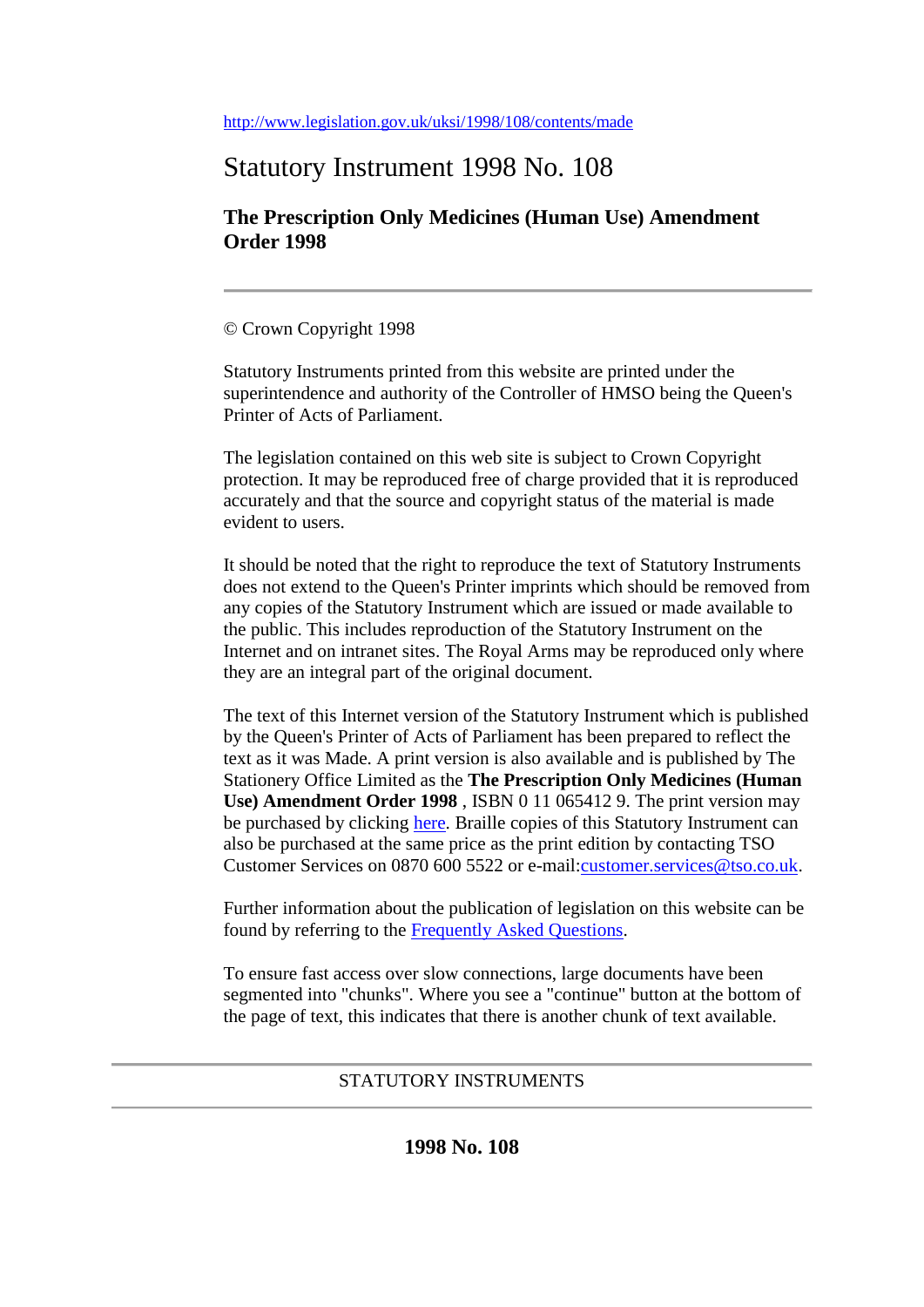### **MEDICINES**

The Prescription Only Medicines (Human Use) Amendment Order 1998

| Made                                                               | 23rd January 1998  |
|--------------------------------------------------------------------|--------------------|
| Laid before Parliament                                             | 23rd January 1998  |
| $\{tc\}$ Coming into force except for<br>articles 2 and $3(e)(ii)$ | 13th February 1998 |
| articles 2 and $3(e)(ii)$                                          | 13th August 1998   |

The Secretaries of State concerned with health in England, in Wales and in Scotland respectively and the Department of Health and Social Services for Northern Ireland, acting jointly, in exercise of powers conferred upon them by sections  $58(1)$ , (4) and (5) and 129(4) of the Medicines Act 1968[\[1\]](http://www.opsi.gov.uk/si/si1998/19980108.htm#note1) or, as the case may be, those conferred by the said provisions and now vested in them $[2]$ , and of all other powers enabling them in that behalf, after consulting such organisations as appear to them to be representative of interests likely to be substantially affected by this Order, pursuant to section 129(6) of that Act, and after consulting and taking into account the advice of the Medicines Commission pursuant to sections 58(6) and 129(7) of that Act, hereby make the following Order:

#### **Citation, commencement and interpretation**

**1.** - (1) This Order may be cited as the Prescription Only Medicines (Human Use) Amendment Order 1998 and shall come into force on 13th February 1998, except for article 2 and article 3(e)(ii) which shall come into force on 13th August 1998.

(2) In this Order, "the principal Order" means the Prescription Only Medicines (Human Use) Order 1997[\[3\]](http://www.opsi.gov.uk/si/si1998/19980108.htm#note3).

#### **Amendment of article 3 of the principal Order**

**2.** In article 3 of the principal Order (medicinal products on prescription only), in paragraph (c) the words ", other than preparations of insulin for parenteral administration" are deleted.

#### **Amendment of Schedule 1 to the principal Order**

**3.** In Schedule 1 to the principal Order (which specifies substances which if included in medicinal products make those products prescription only medicines and exemptions from restrictions on the sale and supply of prescription only medicines) -

(a) in relation to the substance Hydrocortisone, there are inserted in the entry in column 3, after the word "Clotrimazole", the words "or Miconazole Nitrate";

(b) in relation to the substance Mebeverine Hydrochloride, there are substituted for the entry in column 3 the following entries -

" (a) For the symptomatic relief of irritable bowel syndrome

(b) For uses other than the symptomatic relief of irritable bowel syndrome"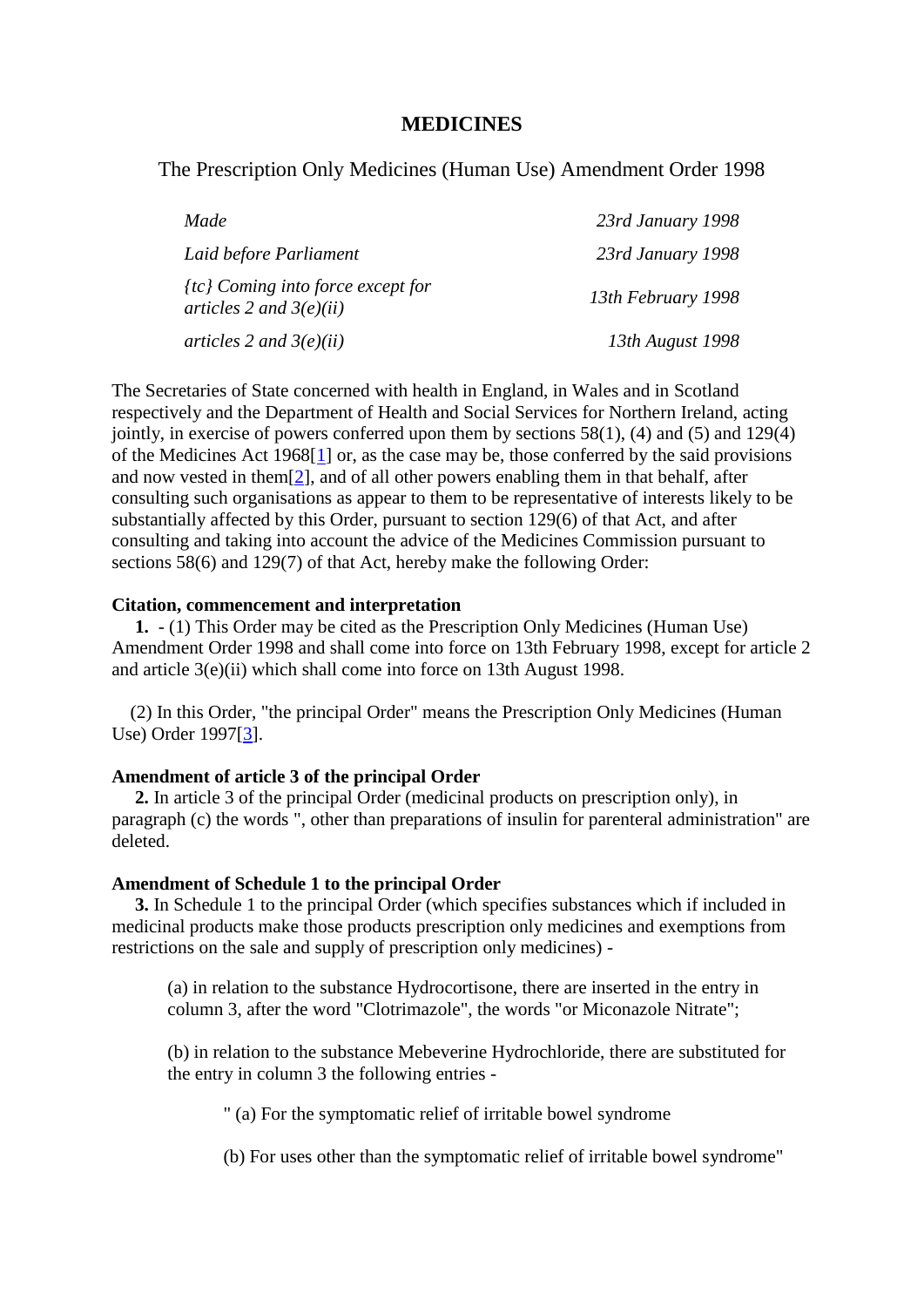and for the entry in column 4 the following entries -

" (a) 135 mg (MD) 405 mg (MDD) (b) 100 mg (MD)

300 mg (MDD)";

(c) in relation to the substance Ranitidine Hydrochloride, there are added at the end of the entry in column 3 the words "or the prevention of these symptoms when associated with consuming food and drink";

(d) in relation to the substance Sodium Cromoglycate, there are inserted in entry (b) in column 3, after the words "acute seasonal allergic conjunctivitis", the words "or perennial allergic conjunctivitis"; and

(e) there is inserted in column 1, at the appropriate point in the alphabetical order of the entries in that column, each of the following substances -

(i) "Estramustine Sodium Phosphate"

"Mizolastine"

"Niceritrol"

"Piroxicam Beta-cyclodextrin"

"Torasemide"; and

(ii) "Insulin".

### **Amendment of Schedule 3 to the principal Order**

**4.** In Schedule 3 to the principal Order (descriptions and classes of prescription only medicines in relation to which appropriate nurse practitioners are appropriate practitioners) the following entries are inserted at the appropriate point in the alphabetical order of the entries in that Schedule -

"Co-danthramer Capsules NPF" "Co-danthramer Capsules, Strong NPF" "Co-danthrusate Oral Suspension NPF".

#### **Amendment of Schedule 5 to the principal Order**

**5.** - (1) At the end of Part I of Schedule 5 to the principal Order (exemptions for certain persons from the provisions of section 58(2) of the Medicines Act 1968) there are inserted the entries set out in the Schedule to this Order.

(2) In Part III of Schedule 5 to the principal Order for the three substances listed in column 2 of paragraph 1 there is substituted the following list -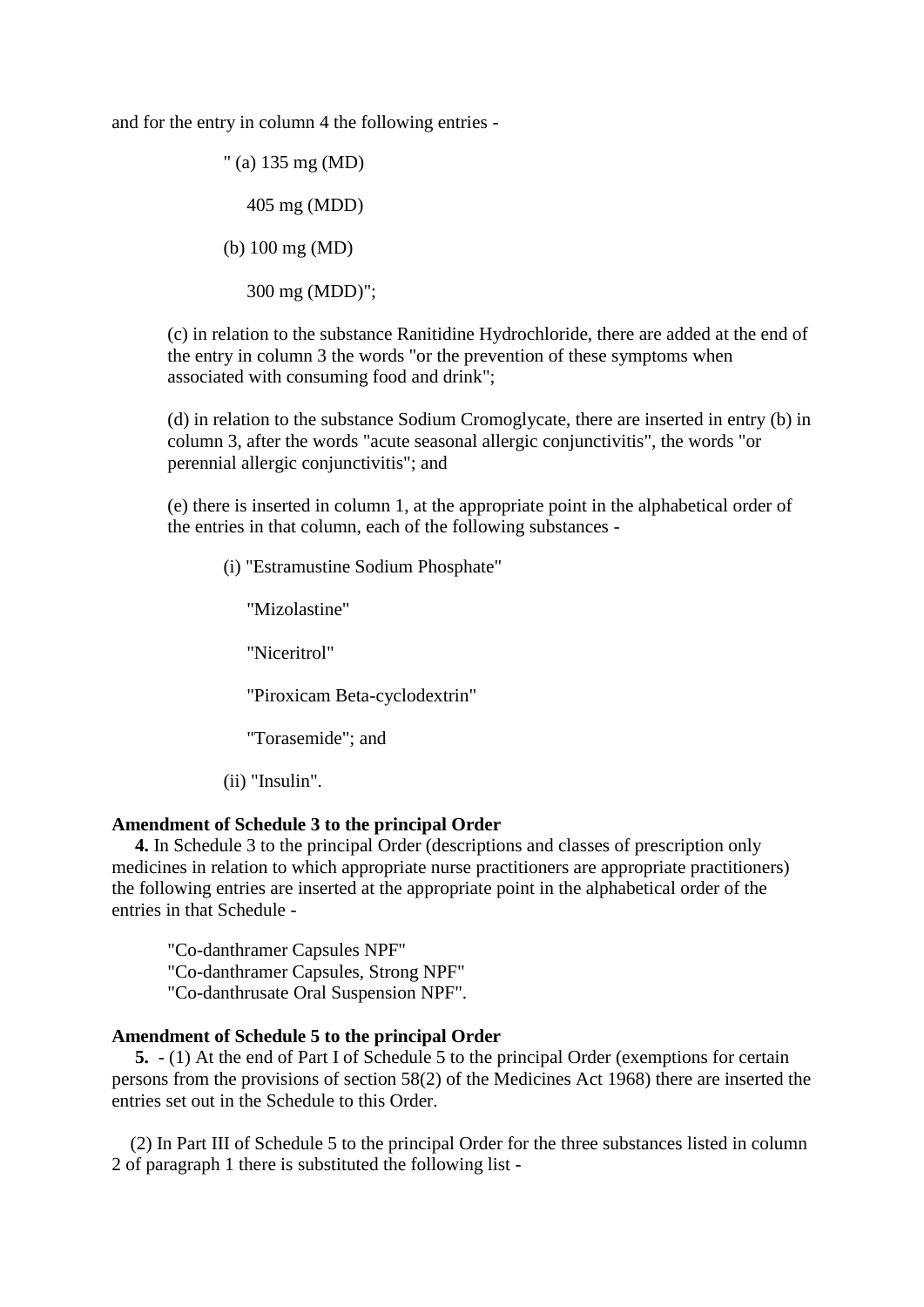" Bupivacaine hydrochloride Bupivacaine hydrochloride with adrenaline where the maximum strength of the adrenaline does not exceed 1 mg in 200 ml of bupivacaine hydrochloride Lignocaine hydrochloride Lignocaine hydrochloride with adrenaline where the maximum strength of the adrenaline does not exceed 1 mg in 200 ml of lignocaine hydrochloride Prilocaine hydrochloride."

Signed by authority of the Secretary of State for Health

*Jay* Minister of State, Department of Health

16th January 1998

*Ron Davies* Secretary of State for Wales

23rd January 1998

*Sam Galbraith* Parliamentary Under Secretary of State, Minister of State, The Scottish Office

20th January 1998

Sealed with the Official Seal of the Department of Health and Social Services for Northern Ireland on

# *L.S.*

*D. C. Gowdy* Permanent Secretary

19th January 1998.

## **THE SCHEDULE**

Article 5(1)

## **ENTRIES INSERTED IN PART I OF SCHEDULE 5 TO THE PRINCIPAL ORDER**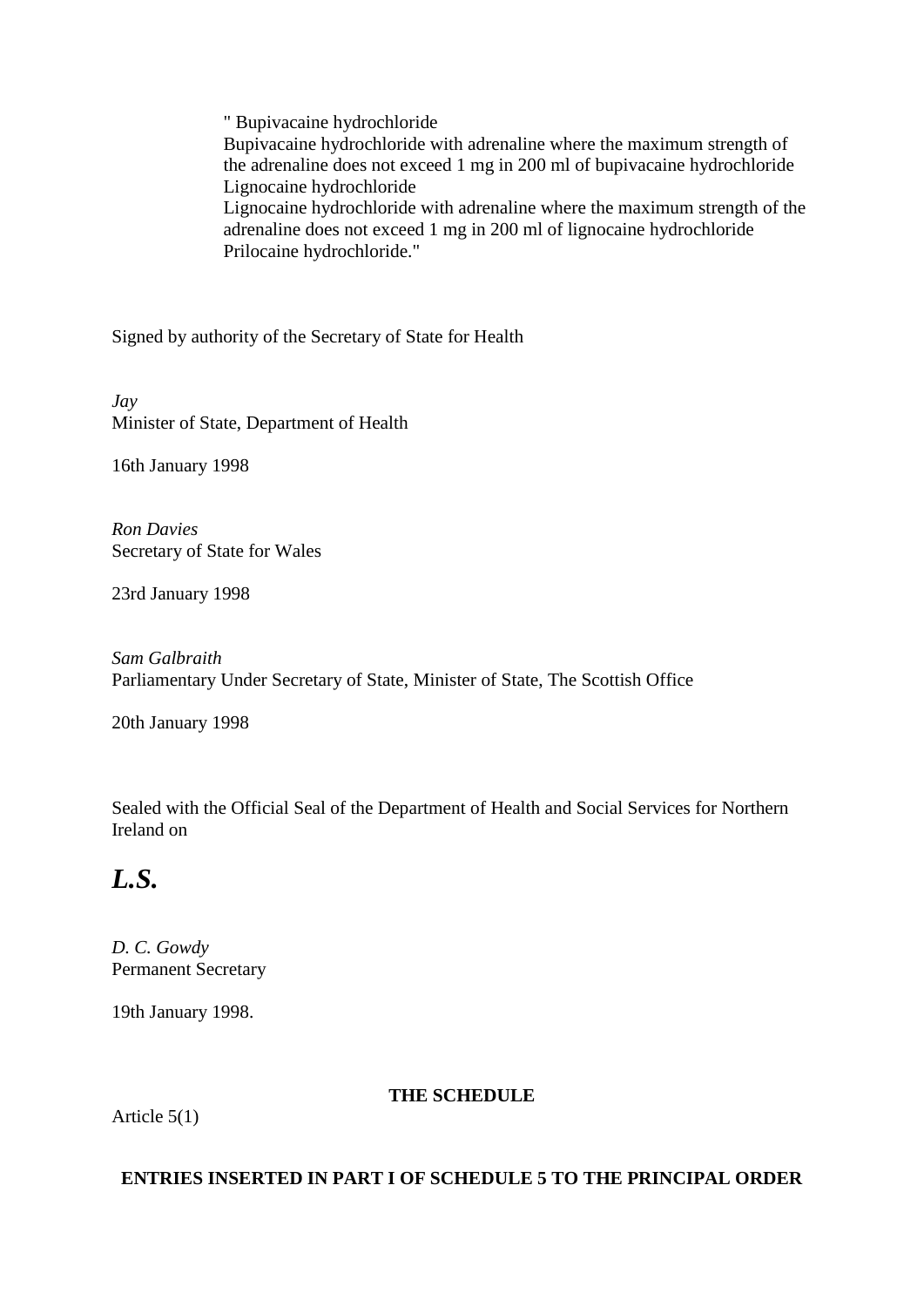| Column 1                                                                                                                                                                                                | Column <sub>2</sub>                                                                                                                                                                                                                                                                                                                                                                                                                                                                                                                                                                                                          | Column 3                                                                                                                                                                                                                                                                                                                 |
|---------------------------------------------------------------------------------------------------------------------------------------------------------------------------------------------------------|------------------------------------------------------------------------------------------------------------------------------------------------------------------------------------------------------------------------------------------------------------------------------------------------------------------------------------------------------------------------------------------------------------------------------------------------------------------------------------------------------------------------------------------------------------------------------------------------------------------------------|--------------------------------------------------------------------------------------------------------------------------------------------------------------------------------------------------------------------------------------------------------------------------------------------------------------------------|
| Persons exempted                                                                                                                                                                                        | Prescription only medicines to<br>which the exemption applies                                                                                                                                                                                                                                                                                                                                                                                                                                                                                                                                                                | Conditions                                                                                                                                                                                                                                                                                                               |
| 10. State registered<br>chiropodists who hold a<br>certificate of competence<br>in the use of the<br>medicines specified in<br>Column 2 issued by or<br>with the approval of the<br>Chiropodists Board. | 10. The following<br>prescription only medicines -<br>(a) $Co$ -dydramol $10/500$<br>tablets;<br>(b) Amorolfine<br>hydrochloride cream<br>where the maximum<br>strength of the<br>Amorolfine in the cream<br>does not exceed 0.25 per<br>cent by weight in<br>weight;<br>(c) Amorolfine<br>hydrochloride lacquer<br>where the maximum<br>strength of the<br>Amorolfine in the<br>lacquer does not exceed<br>5 per cent by weight in<br>volume; and<br>(d) Topical<br>hydrocortisone where<br>the maximum strength of<br>the hydrocortisone in the<br>medicinal product does<br>not exceed 1 per cent by<br>weight in weight. | <b>10.</b> The sale or supply shall<br>be only in the course of their<br>professional practice and (a) in<br>the case of Co-dydramol<br>10/500 tablets the quantity sold<br>or supplied to a person at any<br>one time shall not exceed the<br>amount sufficient for 3 days'<br>treatment to a maximum of 24<br>tablets. |

# **EXPLANATORY NOTE**

*(This note is not part of the Order)*

This Order amends the Prescription Only Medicines (Human Use) Order 1997 ("the principal Order") which specifies descriptions and classes of prescription only medicines (i.e. medicinal products which, subject to exemptions, may be sold or supplied by retail only in